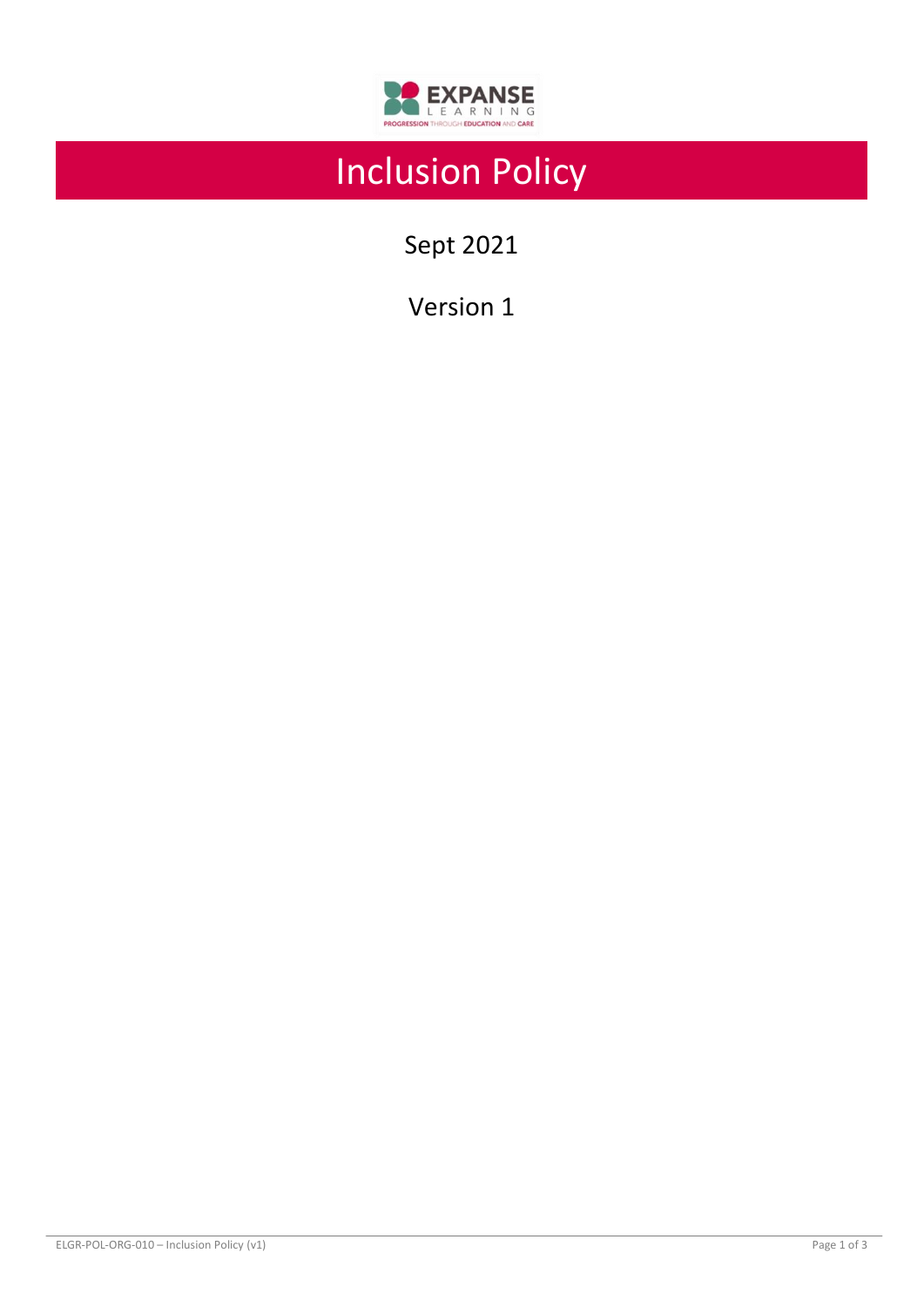## **1. Scope**

This policy applies to all staff at Expanse Learning

This is an overarching policy which supports the vision and aims of the organisation.

We aim to provide a stimulating learning environment across the curriculum which maximises individual potential and ensures that students of all ability levels are well equipped to meet the challenges of education, employment, and independence.

## **2. This is achieved by:**

- o Designing a curriculum to promote a full range of learning based on knowledge skills and behaviours.
- o Providing a balanced and relevant curriculum, where the emphasis is on depth before breadth
- o Using flexible and responsive teaching and learning styles
- $\circ$  Equipping students with the skills, knowledge and attitudes necessary to succeed as individuals and as responsible and valued members of society
- o Developing a close partnership with the whole college community, including families, parents, and partners.

We aim to be an inclusive provider and offer equality of opportunity to all groups of students within Expanse Learning. **These groups include:** 

- o All genders
- o Students from minority faiths, ethnicities, travellers, asylum seekers, refugees
- o Students who have English as an additional language
- o Students who have Special and Additional Educational Needs
- o Students who are Looked After children
- o Students who are at risk of disaffection or exclusion, are young carers, or are sick

#### **We aim to provide a differentiated curriculum that meets the needs of all individuals and groups by**:

- o Setting suitable learning challenges
- o Responding to students' diverse learning needs
- o Overcoming potential barriers to learning and assessment

#### **We aim to provide a happy, healthy, and safe environment by:**

- $\circ$  Recognising, reflecting and celebrating the skills, talents, contributions and diversity of all our students
- o Providing high quality pastoral care, support and guidance
- o Safeguarding the health, safety and welfare of students
- o Listening and responding to the concerns of students and parents
- o Taking care to balance the needs of all members of the learning community

## **We ensure inclusive education for our students by reviewing and evaluating what is done:**

- o Does each student achieve as much as they can?
- o Are there differences in the achievements of different groups?
- o What is in place for students who are not achieving their potential?
- o Are our actions effective?
- o Are all our students happy to be here?

All members of the college learning community are valued and are offered wide ranging opportunities to enable high standards of achievement with policies that support inclusion in place.

#### **3. Monitoring arrangements**

This policy will be reviewed every 12 months but can be revised as needed